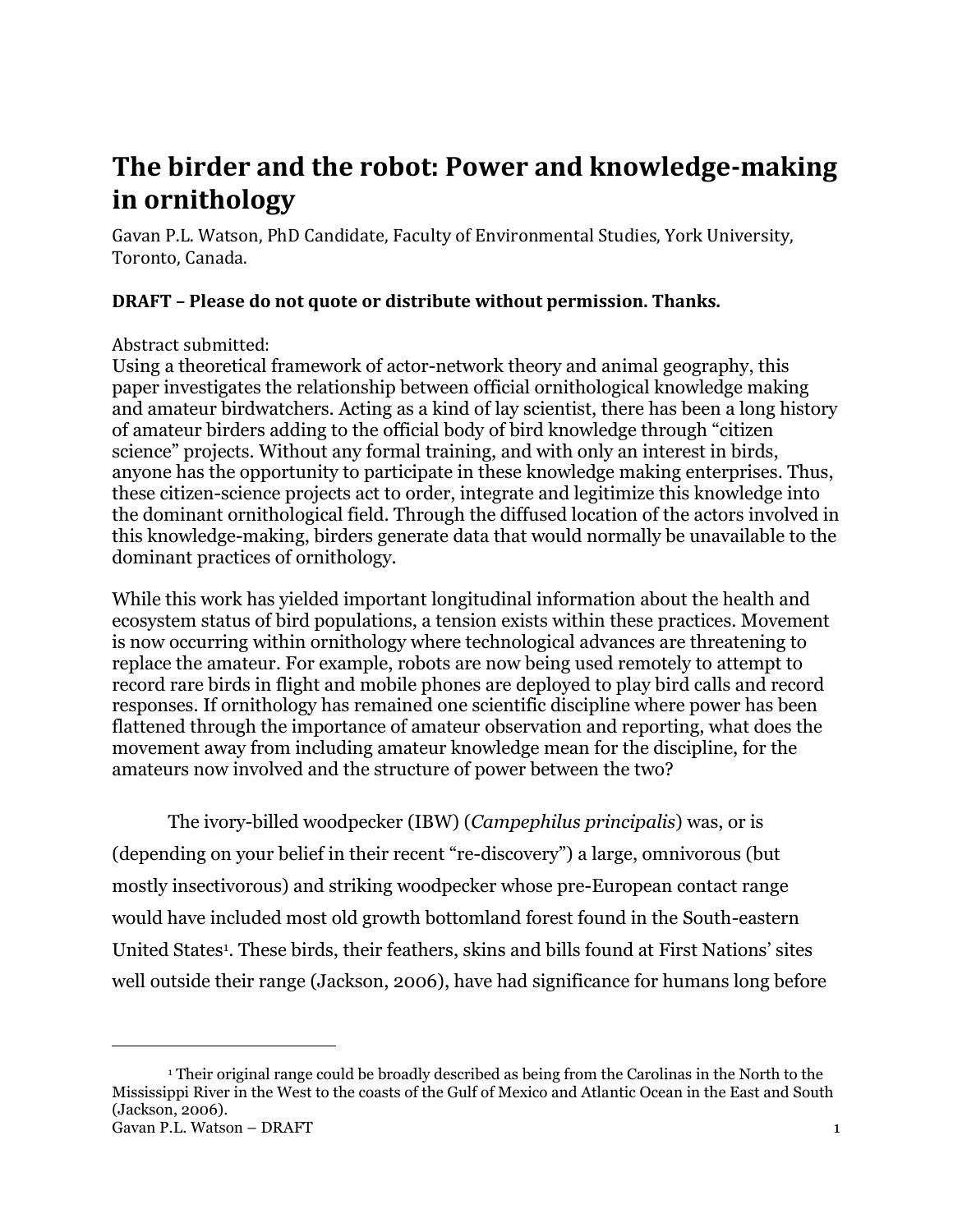they were discovered by Europeans2. Due to habitat loss and collection, the IBW disappeared from these south-eastern US old growth bottomland forest in the early 20th century, with the last confirmed record occurring in 1944 (Fitzpatrick et al., 2005). Based on a video recording taken in 2004 by M. David Luneau, Jr., members of the Cornell Laboratory of Ornithology (the pre-eminent ornithology lab in North America and arguably the world) and the amateur birders that located the IBW in 2004, published an article in *Science* reporting the re-discovery of the IBW (Fitzpatrick et al., 2005). Since the publication of the 2005 Fitzpatrick article, researchers have been searching in earnest for further evidence of the existence of the IBW in the Big Woods region of Arkansas with little reported luck.

# **Amateurs in ornithology**

We're discussing lay science and the environment today and I've started by telling a story about a seemingly professionalized knowledge making endeavor in ornithology. Why? Because in this story, as in other stories of knowledge-making in ornithology, the amateur is not located at the periphery. Rather, I would argue, that the amateur birder has taken an important role in the "discovery" of official knowledge about birds: amateurs regularly make significant contributions (Curry, 2007). In this paper, I plan to outline why and how the amateur has played such a role in ornithology, while knowledge-making endeavors in other scientific disciplines have become more and more esoteric. I will also make the argument that this engagement of birders and the more-than-human world has been beneficial to both the amateur and the professional, but for distinctly different reasons. Finally, I will describe two case studies where birders are seemingly being replaced and the implications of how this change might impact how we come to know the more-than-human world (Abram, 1996) and our relationships to it.

The emergence of birding in the United States of America in the late 19<sup>th</sup> century is said to be part of the larger "Romantic backlash against an increasingly urbanized, industrialized society to irrevocably alter the American landscape" (Barrow, 1998, p. 156). It could easily be said that the act of watching birds is still driven by this

 $\overline{a}$ 

Gavan P.L. Watson – DRAFT 2 <sup>2</sup> And consequently, Western science.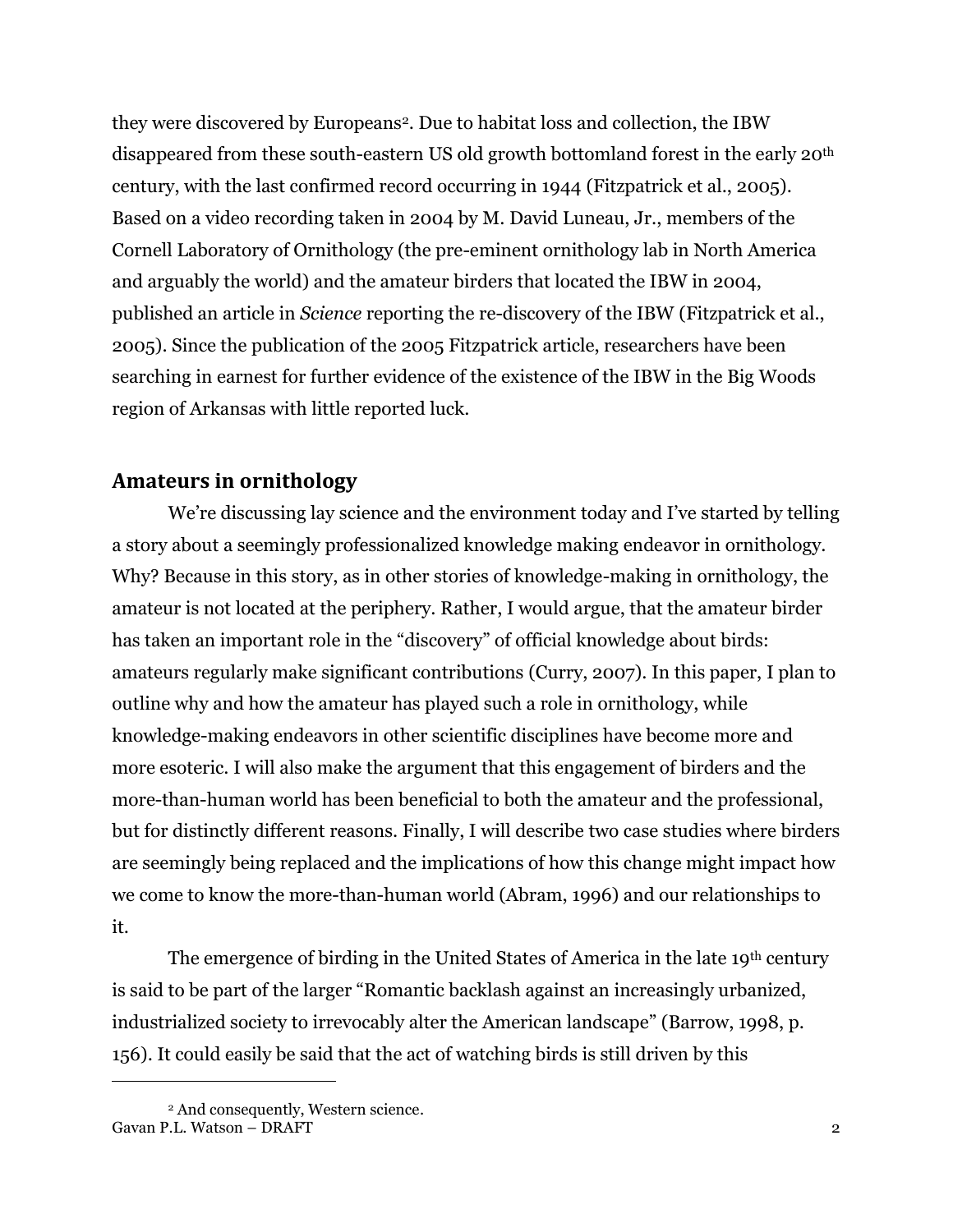declensionist narrative. Stories about threatened species and threatened landscapes permeate birding discourse and acts. This is why, in part, rare or unusual birds hold more *caché* for most birders: birds are disappearing, so you had better see them before they go. To suggest that birding is *just* about collecting disappearing birds is limiting. Rather the term birding is a smooth word that covers a ragged variety of practices. Today, birding is one of the fastest growing outdoor activities (Cordell & Herbert, 2002) with up to nearly one third of North American adults considering themselves birdwatchers (Scott, 2004). The consequence of the popularity of the activity is that there are birders spread over North America. Amateur ornithologists, birders, bird watchers or whatever you might want to call them, as a group, have had a significant impact on the kind and quality of data that ornithologist have been able to collect about these organisms collectively known as birds. These projects are visible all over the place: most, such as state or provincial breeding bird atlases (see Petersen & Meservey, 2003, for example), the Christmas Bird Count ("History & Objectives," 2007) and Project Feederwatch ("What is Project FeederWatch?," 2002) are examples of citizen science at work. With an interest in birds and the right kind of observation technology, a motivated person has the opportunity to participate in these knowledge making enterprises and these citizen-science projects have been recognized in the ornithological literature as the source of "good" scientific information (Lepage & Francis, 2002; Lepczyk, 2005) about birds and bird populations.

Historically, in the move to disciplinarity during the professionalization of the sciences, the world was seemingly split into more and more discrete chunks of knowledge (Daniels, 1967). With this splitting of the world, the knowledge and techniques behind truth-making enterprises becomes more and more esoteric. As a consequence, the non-professional has less to say (officially) about the world. In this sense, the power to make truth claims is reified in the hands of those with the expertise to use the techniques and access the knowledge. For some scientific disciplines, the movement of research from outside to inside institutional structures created a distinct barrier between the professional and the amateur. For others, including ornithology, the practice of knowledge making in the discipline has been more diffuse with amateurs continuing to supplement the work of professionals (Lankford, 1981). What appears to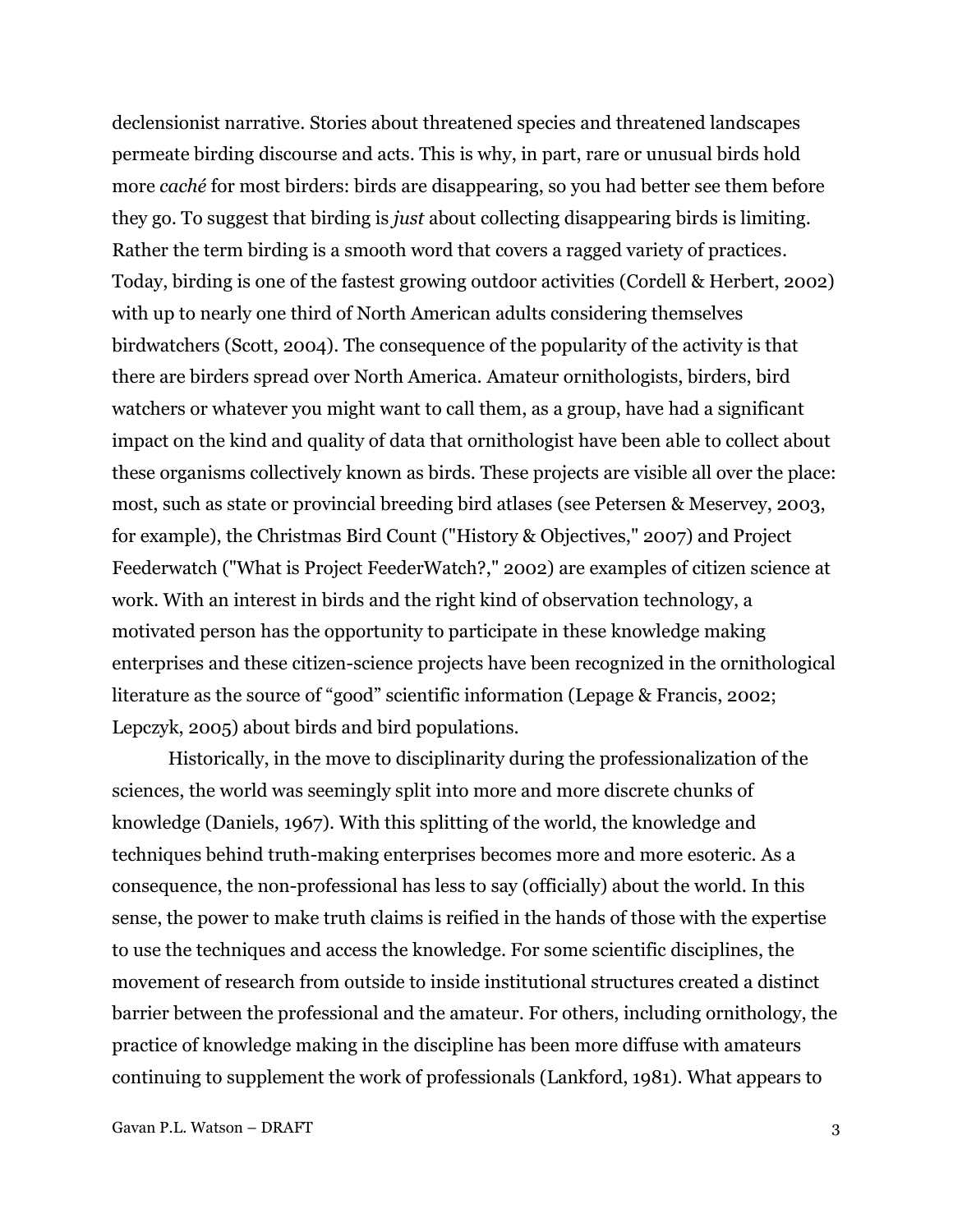separate the amateur from the professional is the location of the subject or phenomena under study: the amateur can be excluded when data collection takes place in a laboratory; when discoveries are made in the field, the amateur has had and continues to play an important role. While the dichotomy seems to be created and maintained by the physical barrier of a laboratory, they key here is the visibility of what is accepted as empirical evidence: if the amateur can find and observe the object or objects with the assistance of readily-available technology, then there is a place, though regulated, for amateurs in the process of knowledge making.

Within ornithology, this is especially true for one distinct area: the tracking, over time and space, populations of wild birds. Studying living organisms provides a challenge for those doing scientific research on bird populations and conservation: wild birds do not begin by existing within the walls of a laboratory. They need to be observed, recorded, collected—their bodily presence becoming an inscription—and then end up in the hands of ornithologists. Thus, these citizen-science projects act to order, integrate and legitimize this knowledge into the dominant ornithological field.

In describing how different kinds of knowledge enter into official accounts, recognition by the dominant worldview may not be the right word. Perhaps acceptance is better. Better, in part, because a single observation of a Yellow Warbler (*Dendroica petechia*) in a cattail marsh on the shores of Lake Erie during the month of June offers little to the science of ornithology in and of itself. Rather, it is the aggregation of all reported observations anchored in their specific places and at different times that gives this information its power. For conclusions to be made on a continental scale about the trends of bird populations, this requires the collection of thousands of inscriptions. In practice this is the limiting factor of ornithological field work: Ornithologists are corporeal beings that can only be in one place at one time. As such, there is a need for more data then they can generate on their own. They need a distributed and diffuse network of inscription devices to collect bird inscriptions. That distributed and diffuse network? Amateur birders, recruited by citizen science projects into reproducing the hegemony of science by enlisting citizens to do its work in the "right" way. Through this distributed and diffused network of actors, ornithology has access to data that would, without birders, be otherwise unavailable.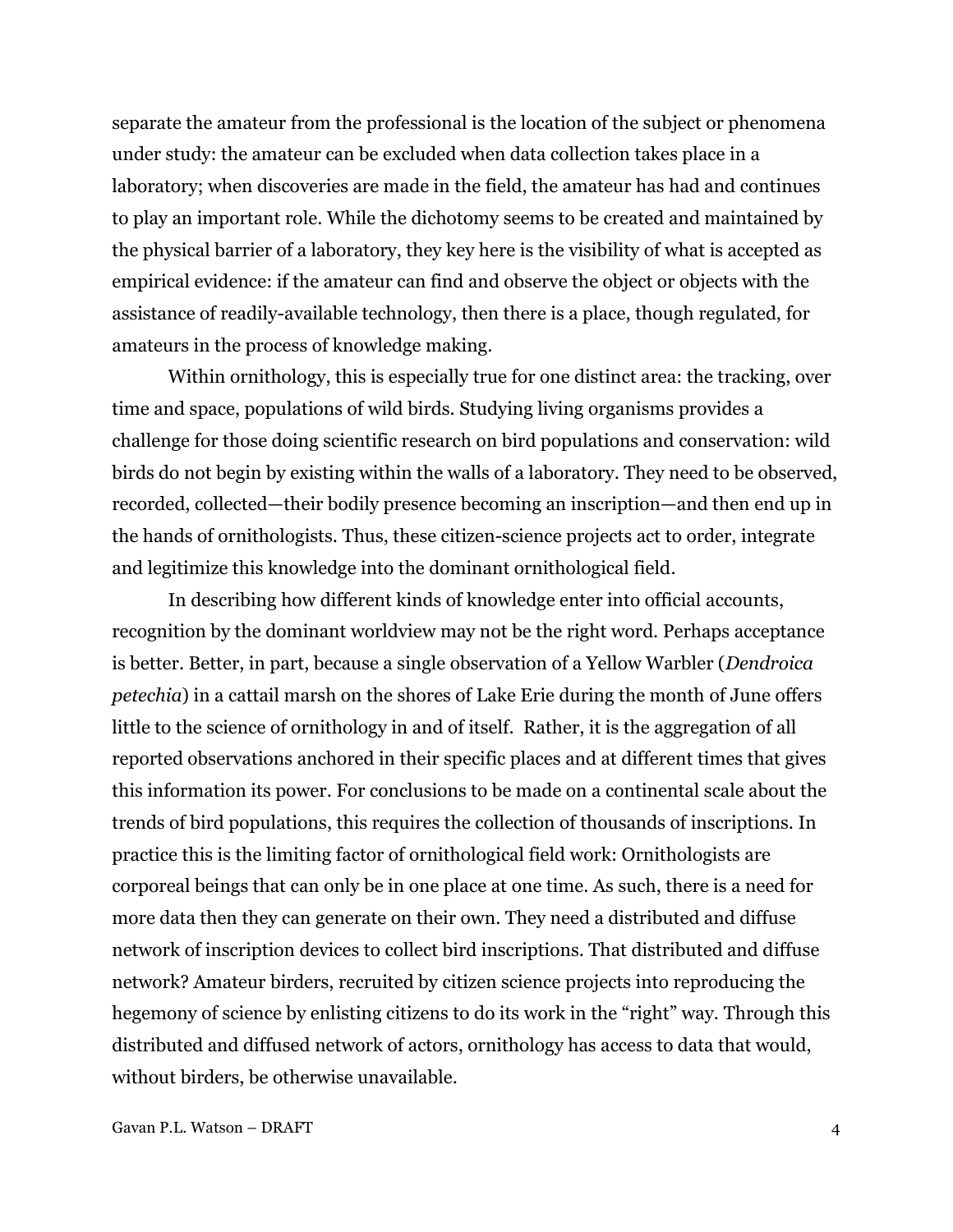Amateur birders, however, are not just inscription devices. Rather, this is one enacted network out of many possible; a particular assemblage of birds, technology and people. It would seem, then, that birders have been interessed (Callon, 1986) into a network of relations with the wild birds they observe, the landscapes they observe them in, the citizen science projects they report their observations to and the ornithologists that use this data to uncover the seeming realities of bird populations. Callon (1986) suggests that the concept of interessment is the ability of one actor to lock other actors into place within a particular network of relations. The actors in any particular network only becomes static as they become enrolled, where "a set of interrelated roles [are] defined and attributed to actors who accept them" (Callon, 1986, p. 211). These networks of knowledge, then, are a distinct power-play, where an actor or actors jostle for a distinct position of power over other actors in the network. Existing as heterogeneous mixture of relations and exchanges between the actors, power is enacted in these networks as one actor is allowed to speak for the rest of the actors in the network. Ornithologists, through their participation in this network gain access to a better truth about bird populations, and in turn, get to speak for birds in the language of changing population dynamics and for birders. In reducing birders' engagement with the more-than-human world to that of simple note-taker, ornithology gets to speak on behalf of birders too.

If any irony exists in these citizen science projects, it is that amateurs participate for the sole purpose to improve the quality of scientific data about birds; that, in the *parlance* of actor-network-theory, that they have been interessed by the vast scientific network. Amateurs have been participating in citizen science programs like the Christmas Bird Count for over 107 years ("History & Objectives," 2007). Provocatively, let me suggest that in some instances birding is a reaction against the professionalization of the study of birds; that birders are getting something more out of the relationship than being a scribe. What then, is the amateur birder receiving? If the scientific knowledge about the world abstracts our every-day relationship to it, then an enacted set of practices that re-connects first-hand experience opens the possibility to know the world differently and acts as a counter-point to diffuse power in knowledge making endeavors. Birders engage with birds as that first-hand experience that provides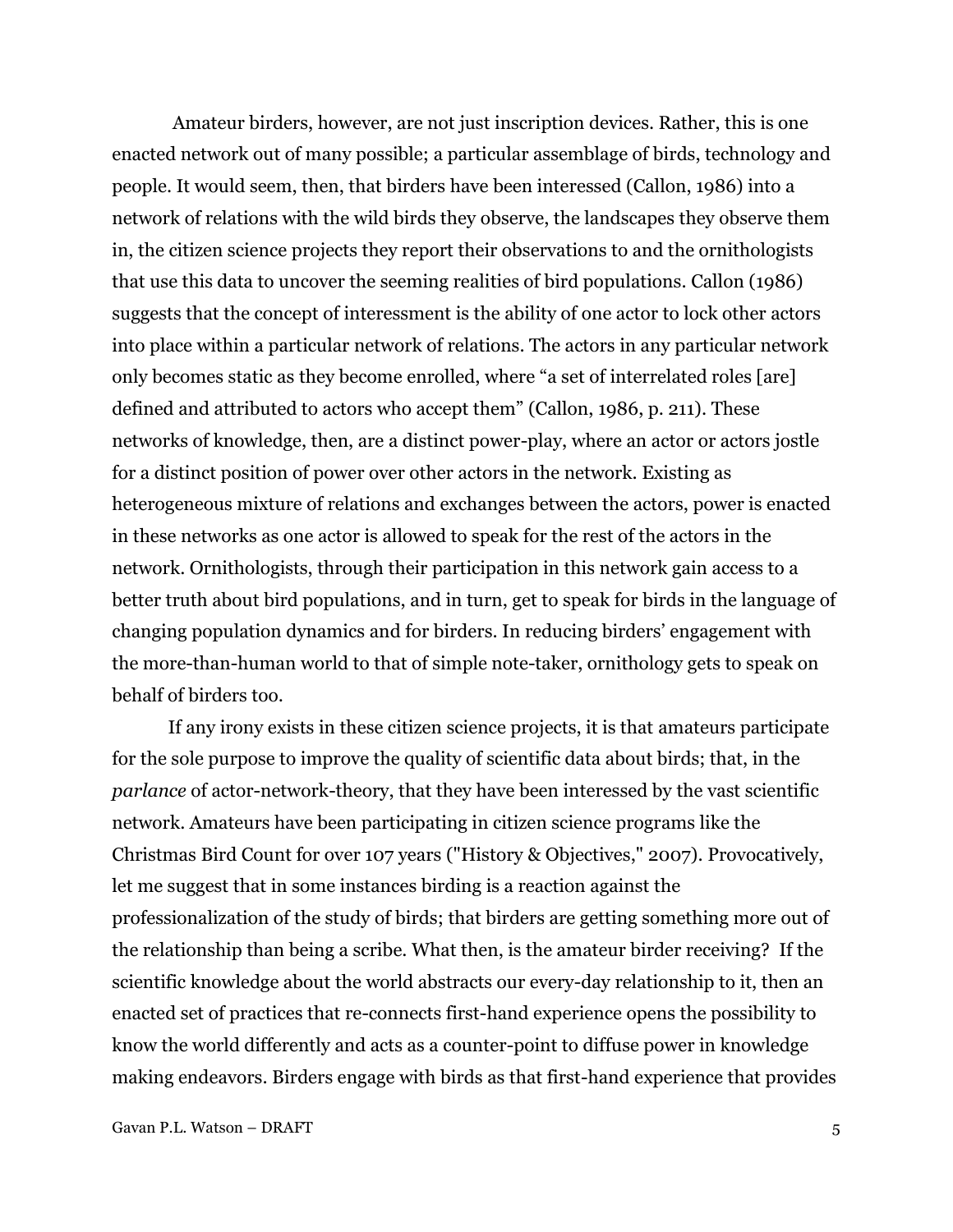birders with a "sense of wonder" (Carson, 1956) of the world greater than them as birding is a practice that is deeply embedded in the living world around it. Birders collect more than inscriptions because they move through habitats and make observations, over days and years on an ecosystem level between the connections that matter significantly to the lives of birds. The kind of knowledge that comes through sustained observation often called natural history. I am offering the term to describe contemporary practices that create different networks of relationships between the human and the more-than-human world; practices that do more to erase the boundary between the two then reify it, as science has been criticized to do. Attentiveness to the agency and subjectivity of the world beyond ourselves is an exceedingly important skill to cultivate. If agency is an "emotive and embodied" (Law, 2004, p. 3) effect "generated by…interacting components whose activity is constituted in the networks of which they are a part" (Whatmore, 1999, p. 28), then acts of watching birds can allow for experiences that open birders to the agency and subjectivity of the world: going out with the intention of going bird watching is quite different than actually seeing birds. To be successful in this practice, it requires an understanding of the lives of the bird species that a particular birder is interested in. Simply put, a birder does not go to the woods when they want to see waterfowl; a trumpeter swans' (*Cygnus buccinator*) preferred habitat is not land-locked. Bird watching, then, is a form of natural history knowledge where knowledge is created in specific context of time and place creating a personal space of engagement between the human and the-more-than-human. A birder's experience with birds allows the possibility to see beyond anthropocentric frames of reference. Movement is now occurring within ornithology where technological advances are threatening to replace the amateur and in so doing, changing the way that birds are inscribed. While a simple statement, the implication of this fact is that, as a consequence, the way that birds are known will change.

### **Emerging technologies**

What this analysis has been missing to this point is birds themselves. Let me introduce the birds by telling an old joke. Q: How do you tell a male owl from a female owl? A: Call them up. If *he* answers, it's a male. If *she* answers, it's a female. Absurd, in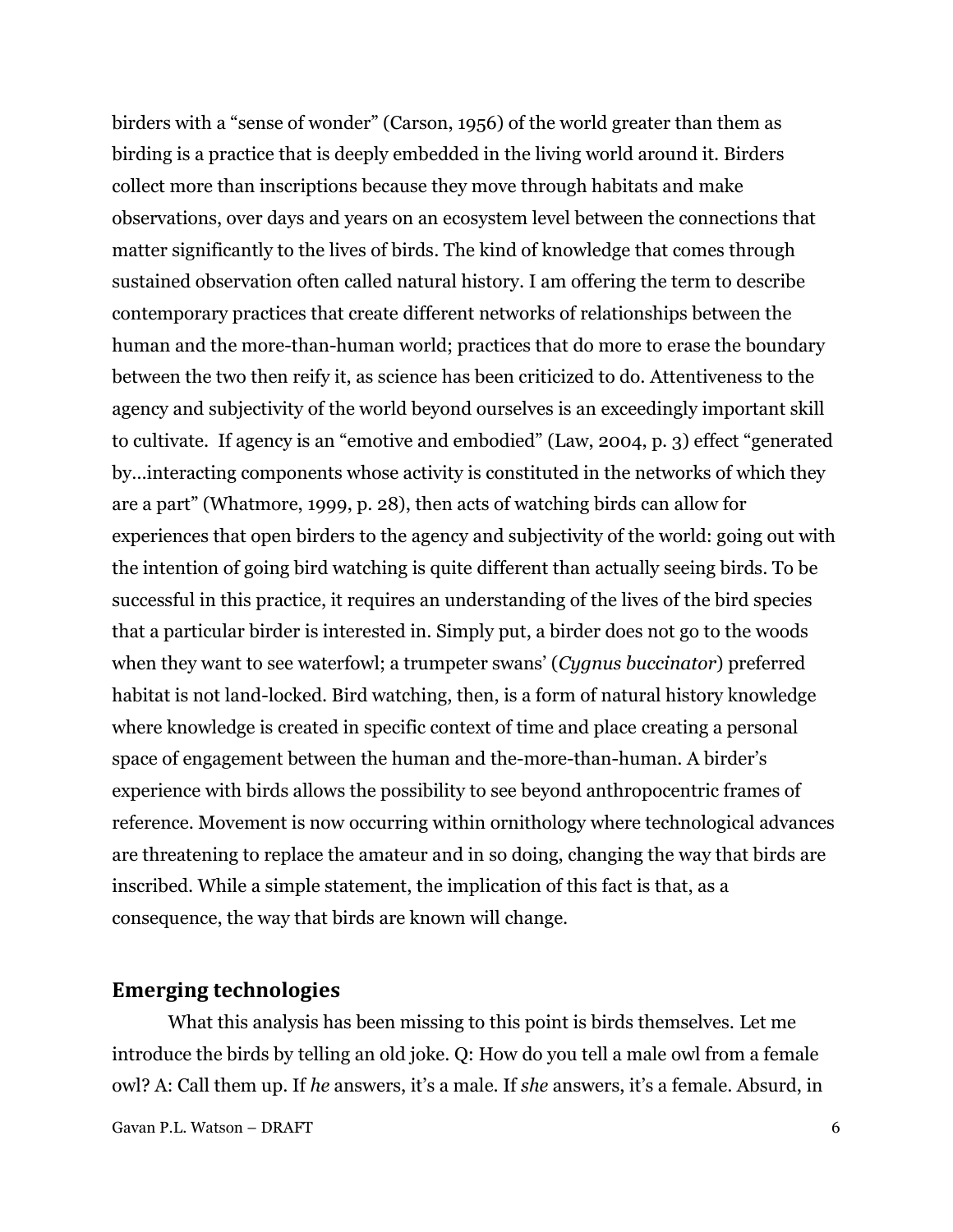part, because you can't really call an owl, bird or, for that matter, any animal up and expect to have them answer.

#### **The owl project**

But it turns out you really can call up an owl. The owl project, described as "a community space for interacting with owls in their natural habitat" (Gold, 2008) allows researchers and users to place calls to a network of cell phones located in the woods of Connecticut. Calling the remotely-deployed phones triggers a recorded owl hoot to play over speakers and listen for responses. In an article describing the project, traditional bird surveys, such as those undertaken in citizen science projects, were described as ―labour intensive and inexact‖ (Highfield, 2007, ¶ 8) where is this development is listed as an "important step towards large-scale applications where networks of cellular phones conduct real-time monitoring tasks‖ (Joachim & Goodale, 2007, p. 603). Thus far, researchers have recorded the Barred Owl (*Strix varia*) and Eastern Screech Owl (*Megascops asio*) calls. The implicit assumption being made by the authors is that the information gathered by this and any future deployments of these bird-calling phones will be of better quality than the information a human would collect otherwise: cellular phones offer access to a better truth about owl populations than humans do alone. Why is this? Because a network of wildlife-calling cellular phones could be deployed to create an even more distributed and diffuse network compared to amateurs alone: they will go places humans have difficulty and inscribe on command.

#### **Ivory-billed woodpecker**

Since the last recorded official IBW observation in 1944 there have been hundreds of unconfirmed sightings of these birds (Jackson, 2006). Often these have been disregarded as unreliable because of *who* reported seeing the bird: at best, amateur birders who are aware of IBWs and who believe the bird they saw matched the IBW's ―field marking;‖ at worst a truck driver that gets a fleeting glance of some big woodpecker that flies across an interstate. Prior to the professionalization of the search for the IBW in 2005, amateurs made important contributions in keeping an interest in the bird alive. Naturalists and amateur birders are cited in literature about the rediscovery as key in monitoring and reporting observations prior to the 2005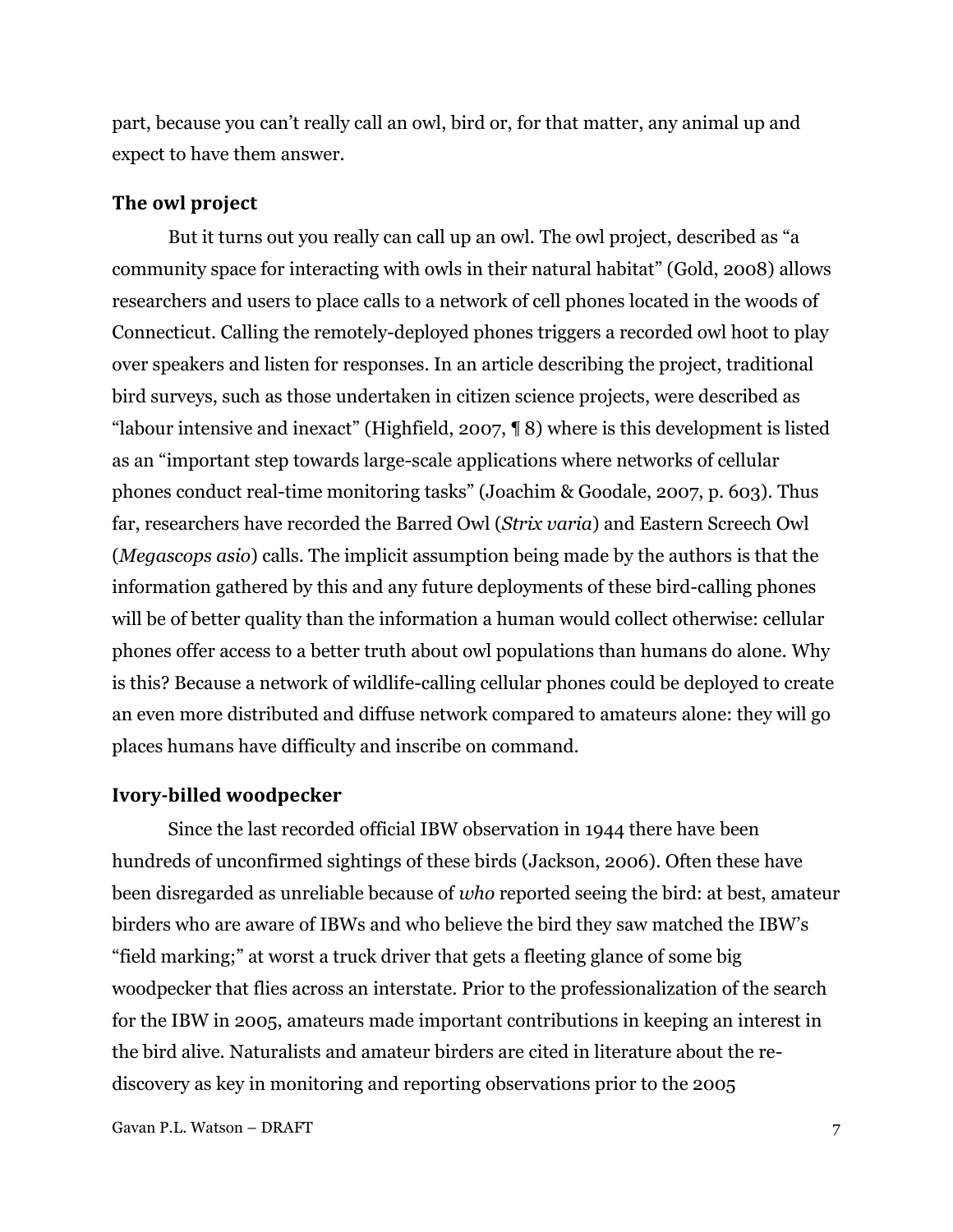announcement (Dalton, 2005). Since the reported re-discovery, narratives along the lines of "we've known this bird has been here all along" have emerged from people that have intimate local knowledge of the IBW habitat. Duck hunters, in Alabama and in Florida, report having heard IBWs for the past sixty years (Mennill, 2006). They suggest that they've kept the information to themselves because they feared that the rediscovery of the bird would lead to some kind of control or restriction on their ability to hunt. Now the question arises if the knowledge they had was legitimate. Amateurs can be wrong in their wildlife observations and the story of the IBW is filled with miscues and misidentifications by those not considered professionals. Confusing this search is the presence of the pileated woodpecker (*Dryocopus pileatus*), another large woodpecker with an overlapping range that superficially resembles the IBW. The question that gets asked of these observations is: "Did they see a pileated or an ivorybilled woodpecker?" And likely, because the IBW is supposed to be extinct, any observation of an IBW by an amateur is disregarded and the identity of the organism is transformed into a pileated woodpecker, regardless.

The concern of ornithologist on the quality of information that amateurs collect is not a new one. When a photograph is unavailable, sight records are the gold standard for collecting data concerning the presence or absence of birds. A sight record, which is the official documentation submitted of a bird sighting has no official format. Rather, it tends to include the kind of information required to convince others that the bird existed and was observed. Typical sight records include: field marks; a comparison of size and shape to other "known" birds; how well the bird was seen; and how consistent observed characteristics "map" to the species in question (Grzybowski, 2007). Sight records are submitted to the appropriate rare bird committees for scrutinization. These committees are normally composed of amateur experts and their establishment is for the purpose of creating long-term credibility of accepted reported observations. These committees act to police the boundary between amateur observations and professional inscription: once a sight record is accepted by a committee, it can enter the established networks of official knowledge of birds. This is why the IBW can be seen by some and yet not exist: the sightings in question do not match up to gold-standard sighting; the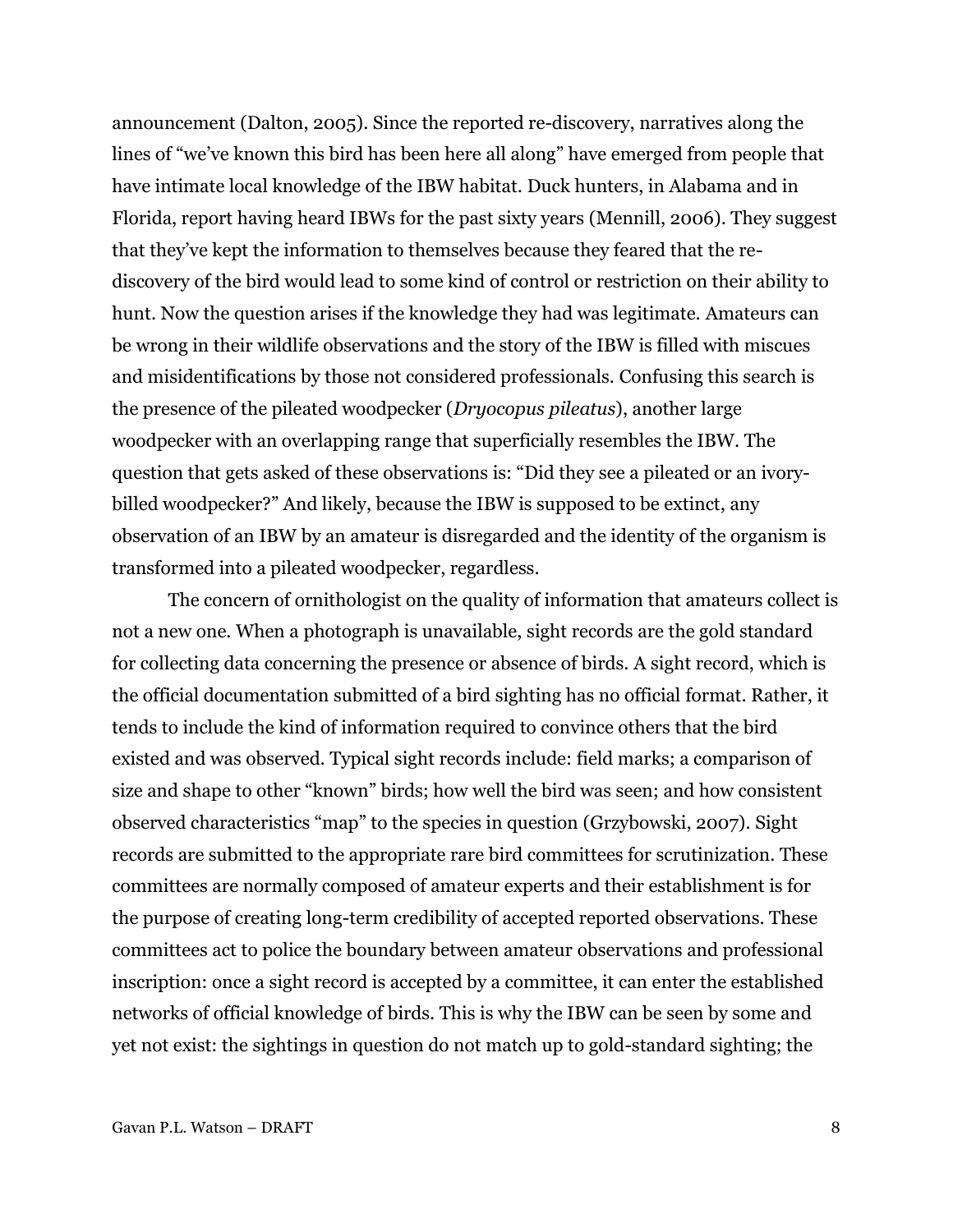observers and observations lack the purity inherent in contemporary constructions of nature to be real.

#### **Robots watching**

In the Big Woods of Alabama, the site of the 2005 IBW "re-discovery" reported in *Science* (Fitzpatrick et al., 2005), researchers have been searching in earnest, with millions of dollars spent and little to show for these efforts. Technological advances have played an important role in these searches, with camera equipment and even robots entering the enacted network to find the IBW. Part of the original search involved the use of RECONYX cameras—remotely deployed programmable cameras "that incorporate passive infrared (PIR) motion detection, infrared illumination, and a variety of image sensors and lenses" (Connolly, 2007, p. 283). In over 6000 hours of searching in 2006, no evidence was found to support the bird's rediscovery (Connolly, 2007). Efforts in 2007, then, were augmented with the installation of more than a camera: researchers installed a robot, described as "a high-resolution intelligent robotic video system" (Connolly, 2007, p. 285) that collects images and examines them in real time. The software is designed to look for birds that are large enough to be an IBW and discards images "that contain nothing of interest" (Connolly, 2007, p. 285). The developer of this system is quoted as saying that "the presence of a human observer can affect the behaviour of the animals... robots can help" (Fildes, 2007,  $\P$  14). This idea that the robot's software can delete images that contain nothing of interest and, with the removal of humans, have access to a different (and better) truth about the natural world is key in understanding this technology's impact on how birds come to be seen and how amateur knowledge could be treated in the future.

#### **Excluding the amateur: implications of the** *Turing* **of ornithology**

In both the owl project and the deployment of robots to search for the IBW, the amateur as inscription device in ornithology is being replaced by different technologies. It is true that technological advances, including the use of Global Positioning Systems today and the historical availability of field glasses and access to automobiles in the early 20th century (Barrow, 1998), have been an important part of birding and, in turn allowed amateurs to make regular significant contributions to knowledge about bird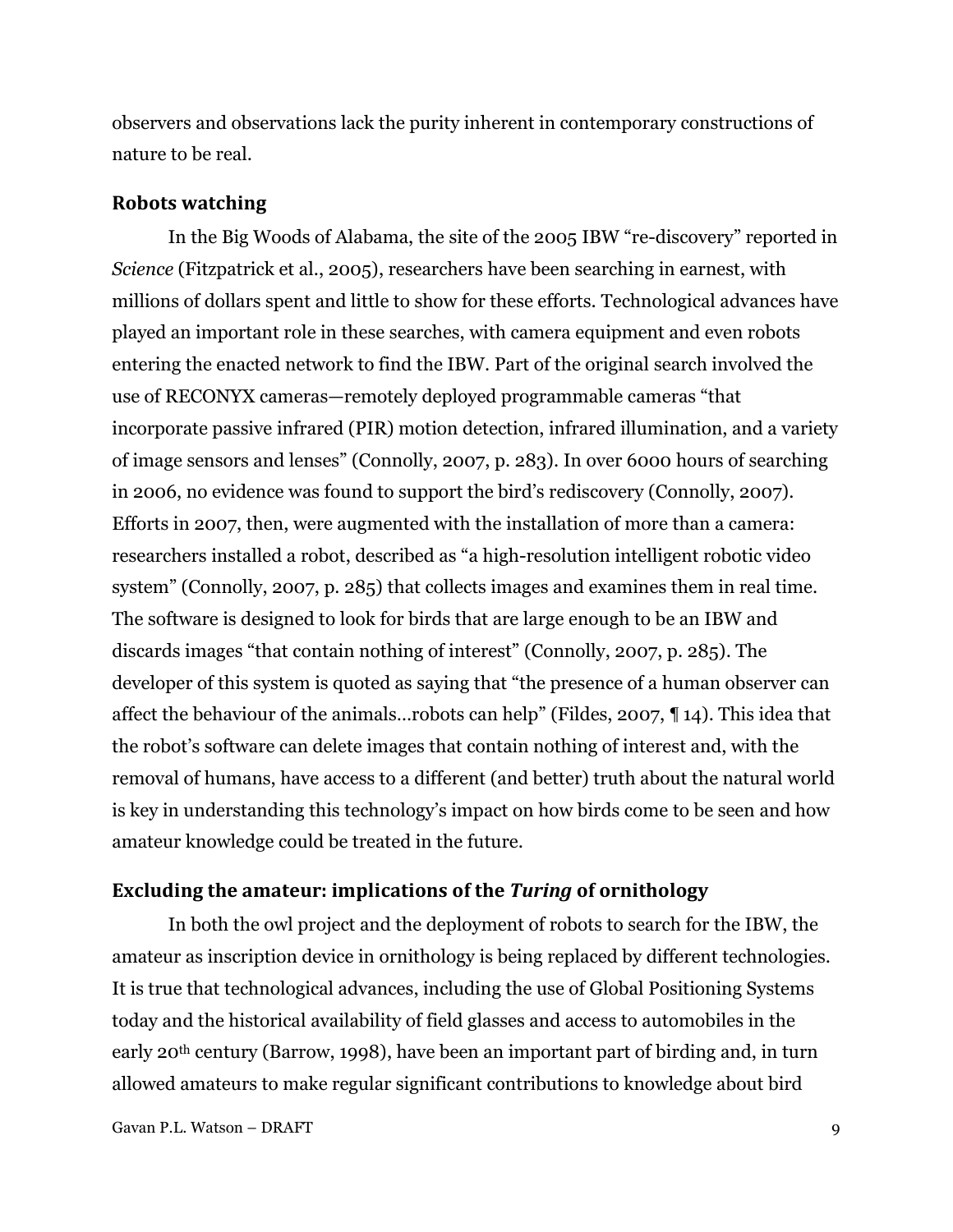populations. Rather than through its use, it is the context that a technology is employed that creates moral and ethical dilemmas (Franklin, 2004). Amateurs have used and continue to use binoculars and automobiles in a context where knowledge and experience are intimately linked. New technologies of surveillance, such as cellular phones and robotic video devices disconnect experience and the creation of knowledge.

It is true that amateur birders, while distributed and diffuse, are imperfect inscription devices. They make mistakes. While amateurs themselves have attempted to police the boundary between good and bad observations with a systematized collection and reporting procedure, in the search for the IBW they are being excluded from the networks of objects, birds and landscapes enacted to uncover scientific truths about this bird population. Birders are being cast free from their interessment in these particular networks. In this act, these amateur birders' power, in the eye of the dominant discourse on the more-than-human world, is diminished in their ability to come to know nature. In turn machines, robots if you prefer, are being sought out for their "perfection." This perfection means that these new inscription devices are understood as being able to access a different kind of truth about the natural world than is normally accessible to humans. These new methods of wildlife observation act as purification devices, getting rid of unwanted video frames and unwarranted observations. The digital evidence that the high-resolution intelligent robotic video system or the cellular phone network offers becomes the gold standard for describing bird populations and the enacted relationships between birds and birders disappear. These robot "watchers," in turn, reinforce a nature that is separate from humans and that is only accessible when humans are removed from the process of inscription.

Alan Turing is a man described by many as the father of computer sciences. He, posthumously, has lent his name to a term that describes the process through which the computerization of a discipline irrevocably changes the kind and quality of information available to those in the discipline. The term, *Turinged*, is used as a verb if a discipline has gone through this process of computerization. References to this process are irrevocably positive: "Once you are Turing'd it is much easier to believe other occupations which we humans used to do uniquely, can be done by computers. You tend to be open to disruptive technology in all parts of your life" (Kelly, 2008). The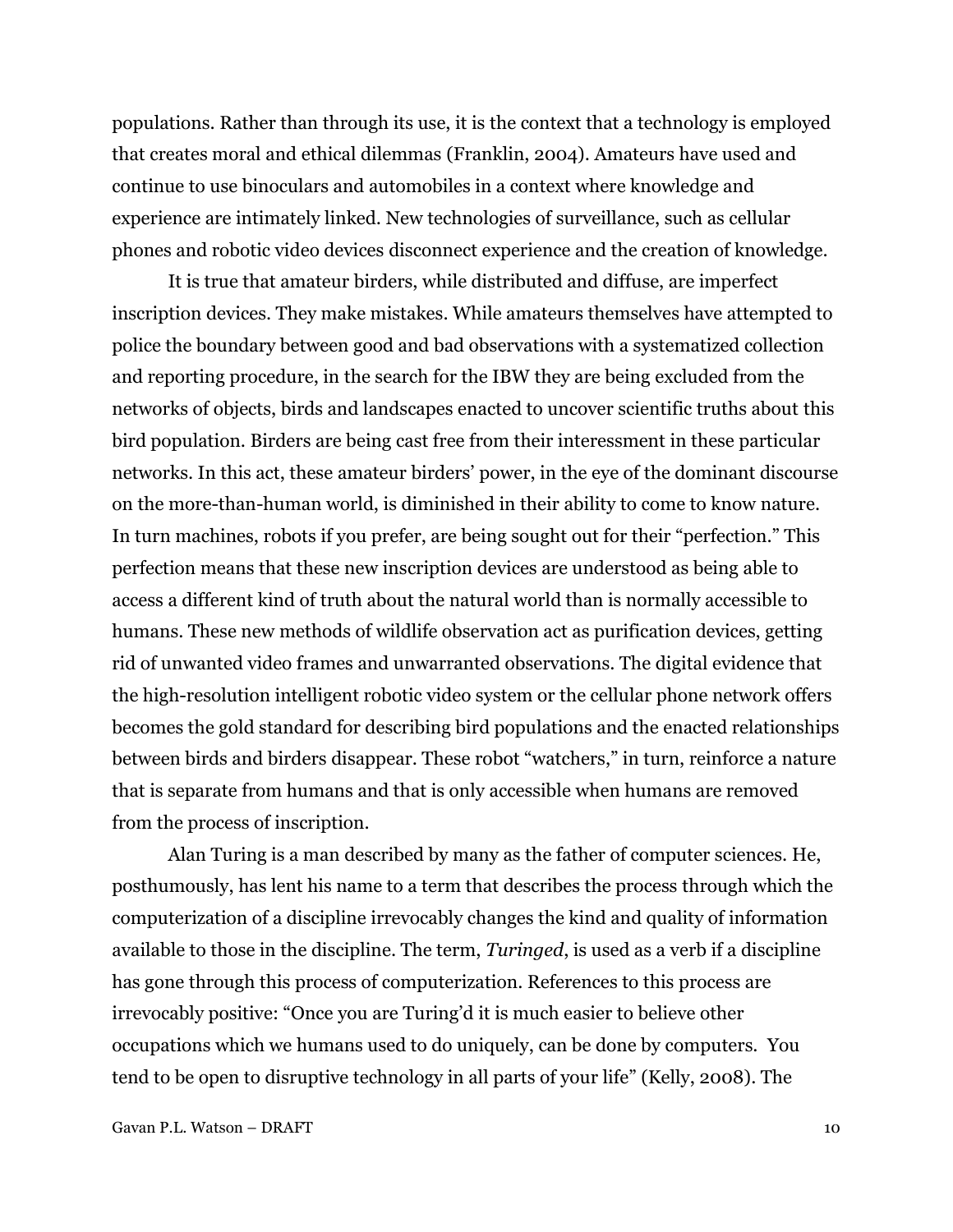changes that I have outline here may mark the beginning of the *Turing* of ornithology. While some may be open to disruptive technology, it appears if little thought is occurring to the ramifications of this process. In this sense the birds, be they hooted at from a cellular phone or recorded and run through software, become nothing more than inscriptions, or in Charles Bergman's (2005) words "beasts with no body." They become artificial animals. Artificial animals is a term used by Ursula Heise to describe the digital proliferation of animals as solutions to current problems. She writes that this offers a convenient "means of escape from the unpleasant realities of ecological deterioration and species extinction into a digital world that is not subject to the same sets of problems" (Heise, 2003, pp. 70-71). The irony here is that the proliferation of digital animals by these inscription devices is made in the attempt to provide information to help answer questions of ecological deterioration and bird species extinction. Amateur birders, acting as inscription devices for citizen science projects, have offered the science of ornithology important longitudinal information on the bird health and population. If birders disappear from official ornithological knowledge, so too does the first-hand experience of birds. While this relationship may seem to be inconsequential to the quality of data collected, it has significant impact on how wild bird populations are known. Rather than through first-hand experience, these organisms are known as pixels on a screen or digital audio over cellular networks. This reductionistic approach to the more-than-human world does little to question or challenge underlying assumptions of what it is to be animal or what it is to study nature.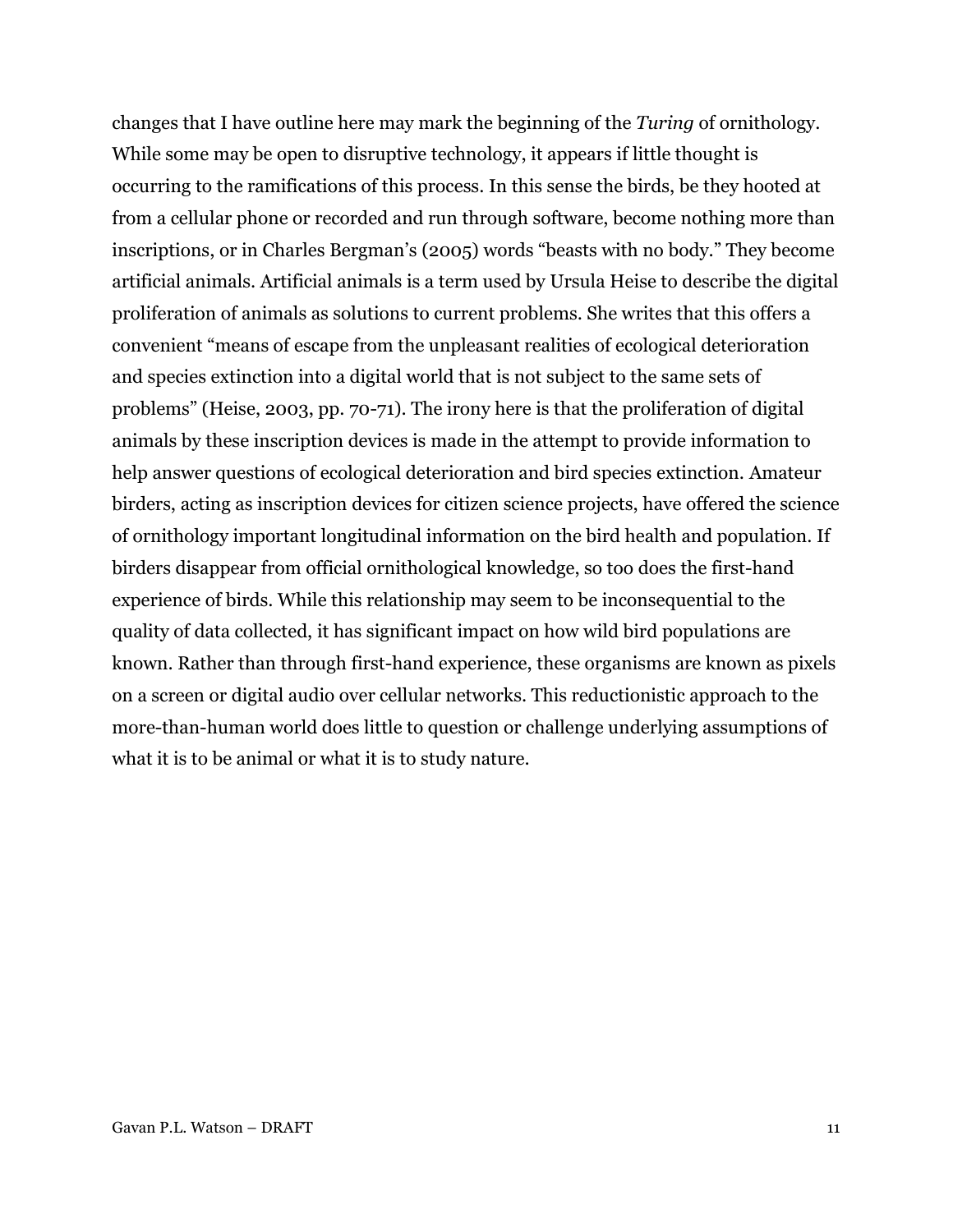# **References**

- Abram, D. (1996). The ecology of magic: a personal introduction to the inquiry. In *The spell of the sensuous: perception and language in a more-than-human world* (pp. 3-29). New York: Vintage Books.
- Barrow, M. V. (1998). *A passion for birds: American ornithology after Audubon*. Princeton: Princeton University Press.
- Bergman, C. (2005). Inventing a Beast with No Body: Radio-Telemetry, the Marginalization of Animals, and the Simulation of Ecology. *World Views: Environment, Culture, Religion, 9*(2), 255-270.
- Callon, M. (1986). Some elements of a sociology of translation: Domestication of the scallops and the fishermen of Saint Brieuc Bay. In J. Law (Ed.), *Power, action, and belief: a new sociology of knowledge* (pp. 196-223). London: Routledge.
- Carson, R. (1956). *The sense of wonder*. New York: Harper & Row.
- Connolly, C. (2007). Wildlife-spotting robots. *Sensor Review, 27*(4), 282.
- Cordell, H. K., & Herbert, N. G. (2002). The Popularity of Birding Is Still Growing. *Birding, 34,* 54-61.
- Curry, R. (2007, November 19). What is ornithology. Retrieved April 3, 2008, from <http://www.nmnh.si.edu/BIRDNET/birds/ornith.html>
- Dalton, R. (2005). A wing and a prayer. *Nature, 437*(7056), 188-190.
- Daniels, G. H. (1967). The Process of Professionalization in American Science: The Emergent Period, 1820-1860. *Isis, 58*(2), 150-166.
- Fildes, J. (2007, February 2). Robot watches out for woodpecker. Retrieved April 2, 2008, from<http://news.bbc.co.uk/go/pr/fr/-/2/hi/science/nature/6372911.stm>
- Fitzpatrick, J. W., Lammertink, M., Luneau, M. D., Gallagher, T. W., Harrison, B. R., Sparling, G. M., et al. (2005). Ivory-billed Woodpecker (*Campephilus principalis*) Persists in Continental North America. *Science, 308*(5727), 1460- 1462.
- Franklin, U. M. (2004). *The real world of technology* (4th ed.). Toronto: House of Anansi Press.
- Gold, C. (2008, April 1). The Owl Project. Retrieved April 1, 2008, from <http://owlproject.media.mit.edu/>
- Grzybowski, J. (2007, November 14). Helpful Hints For Writing Documentations of Your Significant Bird Observations. Retrieved April 3, 2008, from <http://www.okbirds.org/obrc-how-to-document.htm>
- Heise, U. K. (2003). From extinction to electronics: Dead frogs, live dinosaurs, and electric sheep In C. Wolfe (Ed.), *Zoontologies: the question of the animal* (pp. 59- 82). Minneapolis: University of Minnesota Press.
- Highfield, R. (2007, August 22). Mobile phones used to call owls. Retrieved March 28, 2008, from

[http://www.telegraph.co.uk/earth/main.jhtml?view=DETAILS&grid=&xml=/ear](http://www.telegraph.co.uk/earth/main.jhtml?view=DETAILS&grid=&xml=/earth/2007/08/22/eaowl122.xml) [th/2007/08/22/eaowl122.xml](http://www.telegraph.co.uk/earth/main.jhtml?view=DETAILS&grid=&xml=/earth/2007/08/22/eaowl122.xml)

- History & Objectives. (2007, August 22). Retrieved 2008, April 5, from <http://www.audubon.org/bird/cbc/history.html>
- Jackson, J. A. (2006). *In search of the Ivory-billed woodpecker* (Paperback ed.). New York: Smithsonian Books; Collins Paperback.
- Gavan P.L. Watson DRAFT 12